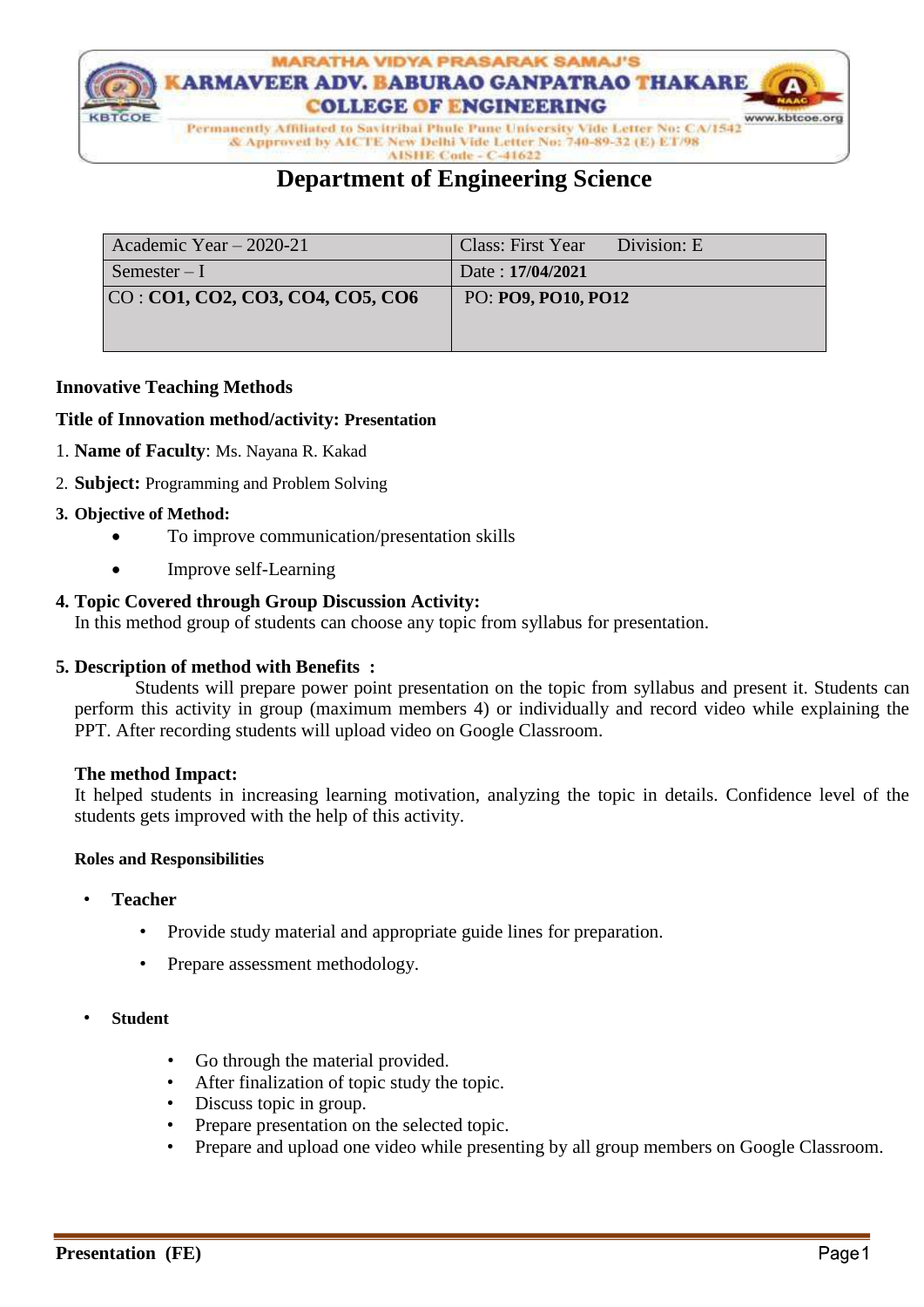| Sr. No. | <b>Portfolio</b>              | <b>Marks</b> |
|---------|-------------------------------|--------------|
| A       | Understanding                 |              |
| B       | Body Language & Content       |              |
|         | delivery                      |              |
|         | i. Way of presentation        |              |
|         | ii. Communication             |              |
|         | iii. Duration of presentation |              |
| C       | Content & Formatting          |              |
|         | i. PPT contents               | 4            |
|         | ii. Formatting                |              |

# **7. Evaluation Sheet :**

| Gr.            | Roll            | <b>Name Of Student</b>       | <b>Topic</b>                                 | A              | B                | $\mathbf C$    | <b>Total</b><br><b>Marks</b> |
|----------------|-----------------|------------------------------|----------------------------------------------|----------------|------------------|----------------|------------------------------|
| No.            | No.             |                              |                                              |                |                  |                | <b>Obtained</b>              |
|                | 27              | Omkar Swapnil Kachole        | General                                      | $\overline{5}$ | $\overline{4}$   | $\overline{5}$ | 14                           |
| G1             | $\overline{28}$ | Roshan Bhausaheb Kad         | Problem                                      | 5              | $\overline{4}$   | 5              | 14                           |
|                | $\overline{36}$ | Aditya Murai                 | Solving                                      | 5              | $\overline{4}$   | 5              | 14                           |
|                | $\overline{31}$ | Farhan Khan                  | Concepts                                     | $\overline{5}$ | $\overline{4}$   | $\overline{5}$ | 14                           |
|                | 34              | Sahil Khule                  |                                              | $\overline{5}$ | 5                | $\overline{5}$ | 15                           |
| G2             | 23              | Tejas Dilip Gangurde         | Functions                                    | $\overline{5}$ | $\overline{5}$   | $\overline{5}$ | 15                           |
|                | 9               | Vishvesh Mishra              |                                              | $\overline{5}$ | $\overline{5}$   | $\overline{5}$ | 15                           |
|                | 17              | Rohit Pal                    |                                              | 5              | 5                | $\overline{5}$ | 15                           |
| G <sub>3</sub> | 24              | Gharte Sakshi<br>Dnyaneshwar | Dictionary                                   | 5              | 5                | 5              | 15                           |
|                | 20              | Janhvi Rakesh Patel          | Writing                                      | 5              | $\mathfrak{S}$   | $\overline{4}$ | 14                           |
|                | 21              | Srushti Patel                | And                                          | 5              | 5                | $\overline{4}$ | 14                           |
| G <sub>4</sub> | 33              | Aakanskha Khole              | Executing                                    | 5              | 5                | $\overline{4}$ | 14                           |
|                | 40              | Pachpute Garima<br>Rupesh    | Python<br>Program                            | 5              | 5                | $\overline{4}$ | 14                           |
| G <sub>5</sub> | 13              | Ajay Dattu Naikwade          | Problem<br>Solving In<br>Every Day's<br>Life | 5              | $\boldsymbol{0}$ | 5              | 10                           |
| G <sub>6</sub> | 39              | Ankita Shivpujan Ozha        | Python<br><b>Basic</b><br>Concepts           | 5              | $\mathbf{0}$     | 5              | 10                           |
| G7             | 29              | Kapadi Kunal Pandit          | Problem<br>Solving In<br>Every Day's<br>Life | 5              | 5                | 5              | 15                           |
|                | $\overline{5}$  | Chinmay Vilas Mahajan        | Algorithm,                                   | 5              | $\overline{4}$   | $\overline{4}$ | 13                           |
|                | 6               | Jayesh Mahajan               | 5<br>Flowchart<br>5<br>$\&$                  |                | $\overline{4}$   | $\overline{4}$ | 13                           |
| G8             | 16              | Nimse Uday Ravindra          |                                              |                | $\overline{4}$   | $\overline{4}$ | 13                           |
|                | 19              | <b>Ankush Pandit</b>         | Pseudocode                                   | 5              | $\overline{4}$   | $\overline{4}$ | 13                           |
|                | 8               | Kunal Bapu Mali              | Input                                        | $\overline{5}$ | $\overline{0}$   | 5              | 10                           |
| G <sub>9</sub> | 15              | Pushpak Rajendra<br>Nikam    | Output<br>Operations                         | 5              | $\boldsymbol{0}$ | 5              | 10                           |
| G10            | 10              | More Nandini Mahendra        | Dta Types                                    | $\mathfrak{S}$ | $\mathfrak s$    | 5              | 15                           |
|                | 14              | Ashwini Sanjay Nikam         | In                                           | $\overline{5}$ | 5                | 5              | 15                           |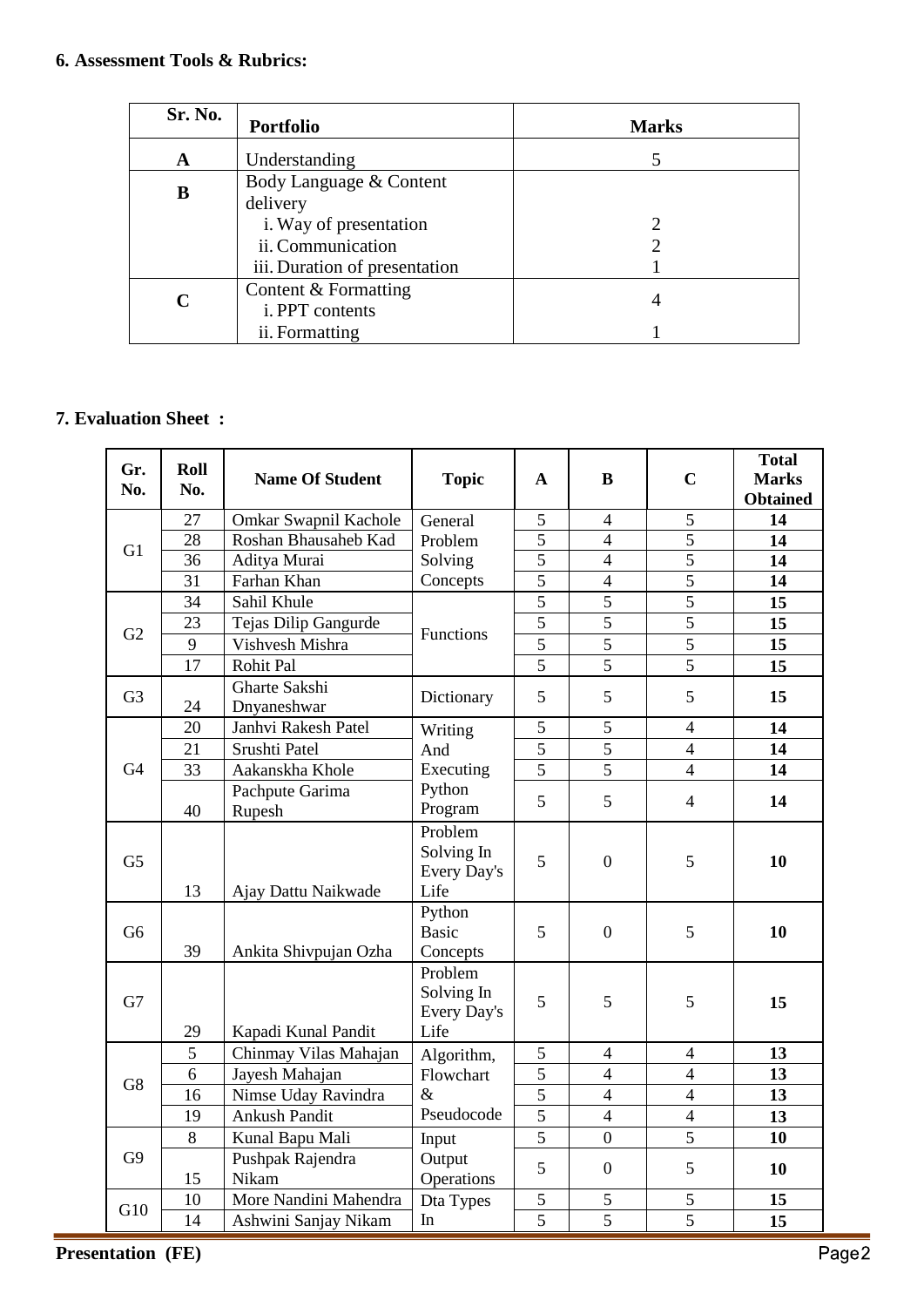|     | 22             | Sakshi Digambar Pathak               | Python(Nu                                     | 5                   | 5                        | 5              | 15 |
|-----|----------------|--------------------------------------|-----------------------------------------------|---------------------|--------------------------|----------------|----|
|     | 37             | Sakshi Sanjay Musale                 | mbers,<br>String, Set)                        | 5                   | 5                        | 5              | 15 |
| G11 | 18             | Kunjal Nilesh Pande                  | Decision<br>Control<br><b>Statements</b>      | 5                   | $\boldsymbol{0}$         | 5              | 10 |
| G12 | $\mathbf{1}$   | Vedika Kshirsagar                    | Tuple In<br>Python                            | 5                   | 5                        | 5              | 15 |
|     | $\overline{4}$ | Shravani Ashokrao<br>Lajurkar        |                                               | 5                   | 5                        | 5              | 15 |
|     | 11             | Janhavi Mulane                       |                                               | 5                   | 5                        | 5              | 15 |
|     | 12             | <b>Bhawna Ashok Muthal</b>           |                                               | 5                   | 5                        | 5              | 15 |
| G13 | 48             | Aniket Sunil Mahajan                 | Operators &<br>Expressions                    | 5                   | $\overline{5}$           | $\overline{5}$ | 15 |
|     | 56             | Patil Pratik Sandip                  |                                               | 5                   | 5                        | 5              | 15 |
|     | 42             | Harshal Jangid                       |                                               | 5                   | 5                        | 5              | 15 |
|     | 51             | <b>Harsh More</b>                    |                                               | $\overline{5}$      | $\boldsymbol{0}$         | $\overline{5}$ | 10 |
|     | 35             | Aarti Magar                          | Conditional<br><b>Statements</b><br>In Python | 5                   | 5                        | 5              | 15 |
| G14 | 41             | Payal Sanjay Jadhav                  |                                               | $\overline{5}$      | $\overline{5}$           | $\overline{5}$ | 15 |
|     | 43             | Junghare Yogita<br>Tikaram           |                                               | 5                   | 5                        | 5              | 15 |
|     | 52             | Durvankur Anil Pardeshi              |                                               | 5<br>$\overline{0}$ |                          | 5              | 10 |
|     | 50             | Mali Manas Nanabhau                  | Python<br><b>Basic</b><br>Concepts            | $\overline{5}$      | $\overline{0}$           | $\overline{5}$ | 10 |
| G15 | 46             | <b>Kokate Rushikesh</b><br>Kedarnath |                                               | 5                   | $\overline{0}$           | 5              | 10 |
|     | 54             | <b>Gaurav Umesh Patil</b>            |                                               | 5                   | $\overline{0}$           | 5              | 10 |
| G16 | 57             | <b>Ikhe Rushikesh</b><br>Bhausaheb   | Iterative                                     | 5                   | $\overline{4}$           | $\overline{4}$ | 13 |
|     | 53             | <b>Bansil Patel</b>                  |                                               | 5                   | $\overline{\mathcal{L}}$ | $\overline{4}$ | 13 |
|     | 44             | Kakade Devendra<br>Arvind            | <b>Statements</b>                             | 5                   | $\overline{4}$           | $\overline{4}$ | 13 |
|     | 45             | <b>Sarthak Kasture</b>               |                                               | 5                   | $\overline{4}$           | $\overline{4}$ | 13 |

| <b>SN</b> | <b>Result Analysis</b>                            |            |
|-----------|---------------------------------------------------|------------|
|           | <b>Total Student Present Student</b>              | 46         |
|           | <b>Number of Student Scoring above 60%</b>        | $- -$      |
|           | <b>Percentage of student Scoring above</b><br>60% | <b>100</b> |

# **8. Impact Analysis :**

| <b>Questions</b>       | <b>Strongly Agree-3/</b><br><b>Excellent</b> | Agree-2 / good | Disagree-1/<br>Average |
|------------------------|----------------------------------------------|----------------|------------------------|
| Was the Activity       |                                              |                |                        |
| helpful?               | 78.95                                        | 21.05          |                        |
| Are you able to find   |                                              |                |                        |
| application / use of   |                                              |                |                        |
| concept covered?       | 76.32                                        | 23.68          | 0                      |
| Grade the activity in  |                                              |                |                        |
| terms of communication |                                              |                |                        |
| skill improvement      | 81.58                                        | 18.42          |                        |

**9. Activity Picture**